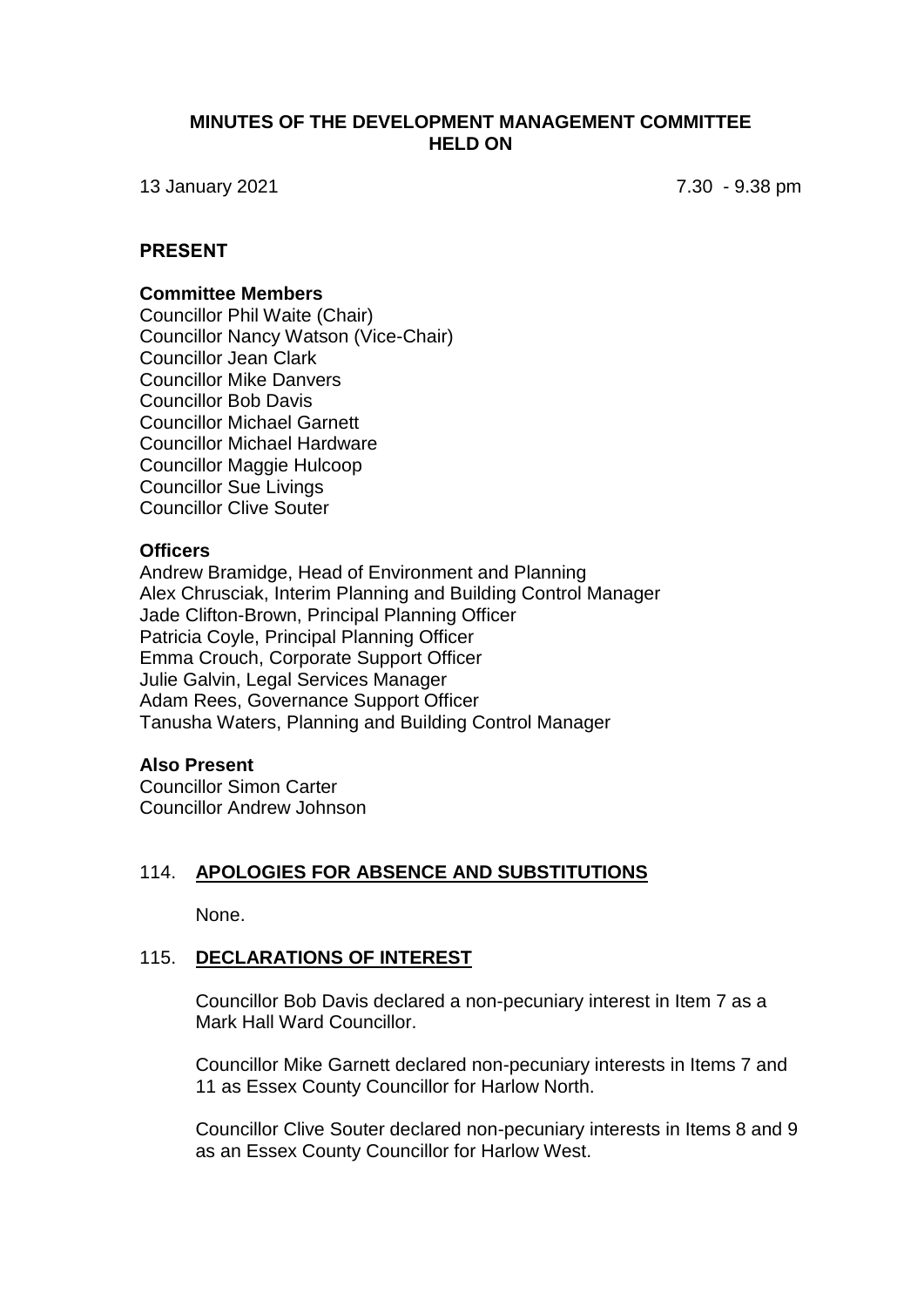Councillor Jean Clark declared non-pecuniary interest in Items 8 and 9 as a Little Pardon and Hare Street Ward Councillor.

Councillor Maggie Hulcoop declared a non-pecuniary interest in Item 10 as a Harlow Common Ward Councillor.

### 116. **MINUTES**

**RESOLVED** that the minutes of the meeting held on 16 December 2020 are agreed as a correct record and signed by the Chair.

### 117. **MATTERS ARISING**

None.

## 118. **WRITTEN QUESTIONS**

None.

### 119. **PROCEDURE FOR CONSIDERATION OF PLANNING APPLICATIONS**

**RESOLVED** that the procedure for the conduct of the meeting be noted.

## 120. **HW/FUL/18/00553 - PROPOSED 1A, QUEENSGATE CENTRE, EDINBURGH WAY, HARLOW**

The Committee received a report and application HW/FUL/18/00553 for minor external alterations to elevations of Unit 1A to accommodate a food store (Class A1) and reconfiguration of car parking.

The Committee also received a supplementary report containing information which had been received after the publication of the agenda.

Presentations were here from an objector, a supporter and the applicant's agent.

**RESOLVED** that planning permission is **GRANTED** subject to the conditions set out in the report.

## 121. **HW/REM/20/00459 - ICON HARLOW, THIRD AVENUE, HARLOW**

The Committee received a report and application HW/REM/20/00459, a reserved matters applications following permission HW/REMVAR/18/00364 (an approved variation to HW/OUTAM/17/00246) for approval of details relating to access (internal access), appearance, landscaping, layout and scale for proposed Building D within sub-plot 4.3.

A presentation was heard from the applicant's agent.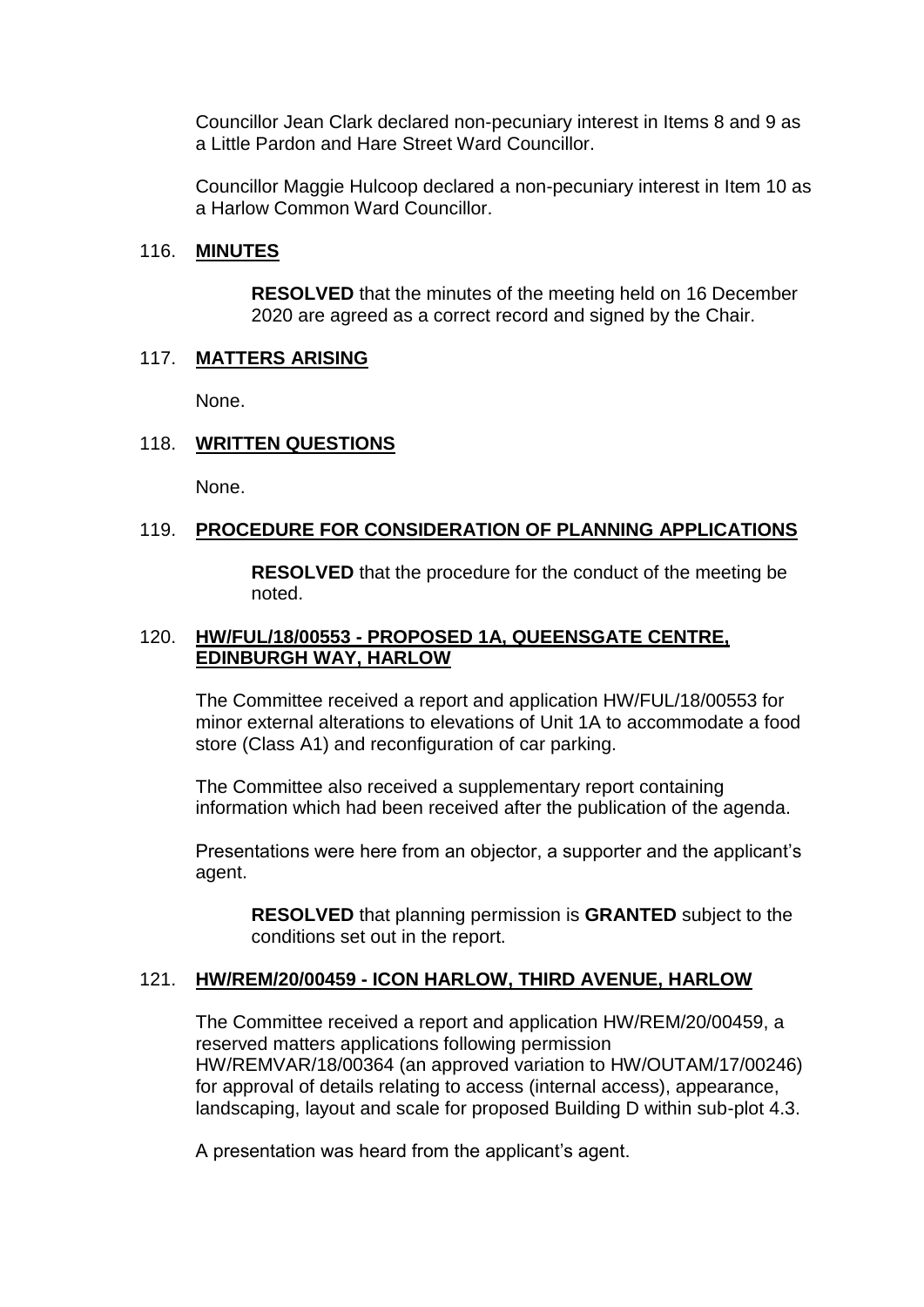**RESOLVED** that planning permission is **GRANTED** subject to the conditions in the main published agenda, the supplementary agenda and the following additional condition.

**A** Prior to the occupation of the development hereby approved, a scheme shall be submitted to and approved in writing by the Local Planning Authority which specifies the provisions to be made for the control of noise emanating from the building (Building E) including sound insulation against internally generated noise. The development shall thereafter be carried out in accordance with those approved details.

REASON: In the interests of the amenities of the occupants of nearby premises (primarily the occupiers of no.47-59 Bynghams) in accordance with policy PL2 of the Harlow Local Development Plan 2020.

# 122. **HW/REM/20/00460 - ICON HARLOW, THIRD AVENUE, HARLOW**

The Committee received a report and application HW/REM/20/00460, a reserved matters applications following permission HW/REMVAR/18/00364 (an approved variation to HW/OUTAM/17/00246) for approval of details relating to access (internal access), appearance, landscaping, layout and scale for proposed Building E within sub-plot 4.1.

A presentation was heard from the applicant's agent.

**RESOLVED** that planning permission is **GRANTED** subject to the conditions in the main published agenda, the supplementary agenda and the following additional condition:

**A** Prior to the occupation of the development hereby approved, a scheme shall be submitted to and approved in writing by the Local Planning Authority which specifies the provisions to be made for the control of noise emanating from the building (Building E) including sound insulation against internally generated noise. The development shall thereafter be carried out in accordance with those approved details.

REASON: In the interests of the amenities of the occupants of nearby premises (primarily the occupiers of no.47-59 Bynghams) in accordance with policy PL2 of the Harlow Local Development Plan 2020.

## 123. **HW/OASMR/20/00437 - PROPOSED DEVELOPMENT AT 14 KINGSDON LANE, KINGSDON LANE, HARLOW**

The Committee received a report and application HW/OASMR/20/00437 for outline planning permission for the erection of three detached dwellings with landscaping matters reserved.